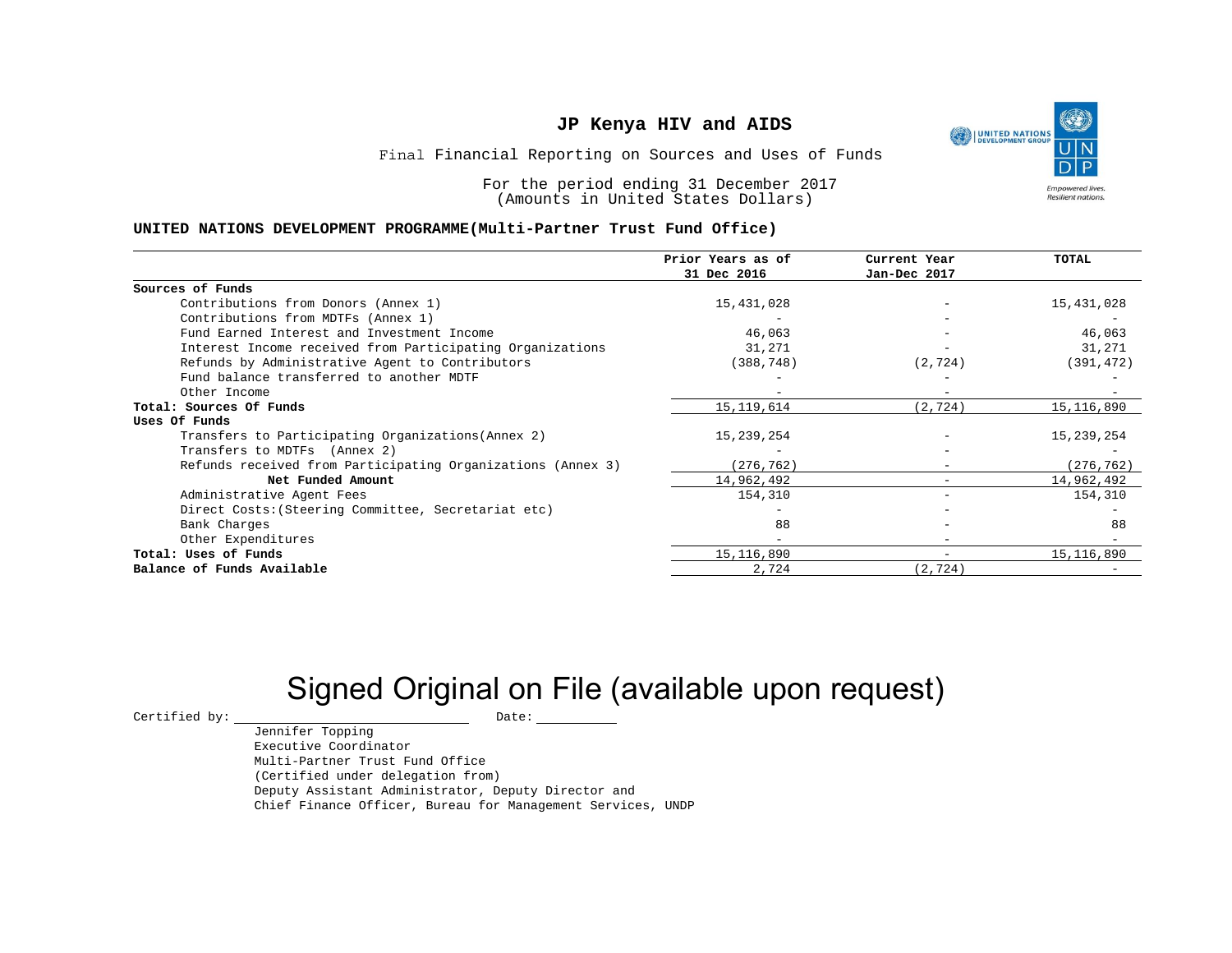

Final Financial Reporting on Sources and Uses of Funds For the period ending 31 December 2017 (Amounts in United States Dollars)

#### **UNITED NATIONS DEVELOPMENT PROGRAMME(Multi-Partner Trust Fund Office)**

**Annex - 1: Contributions**

|                                | Prior Years as of | Current Year             | TOTAL      |
|--------------------------------|-------------------|--------------------------|------------|
|                                | 31 Dec 2016       | Jan-Dec 2017             |            |
| From Contributors              |                   |                          |            |
| DEPARTMENT FOR INT'L DEVELOPME | 15,431,028        | $\overline{\phantom{0}}$ | 15,431,028 |
| Total: Contributions           | 15,431,028        | $-$                      | 15,431,028 |

## Signed Original on File (available upon request)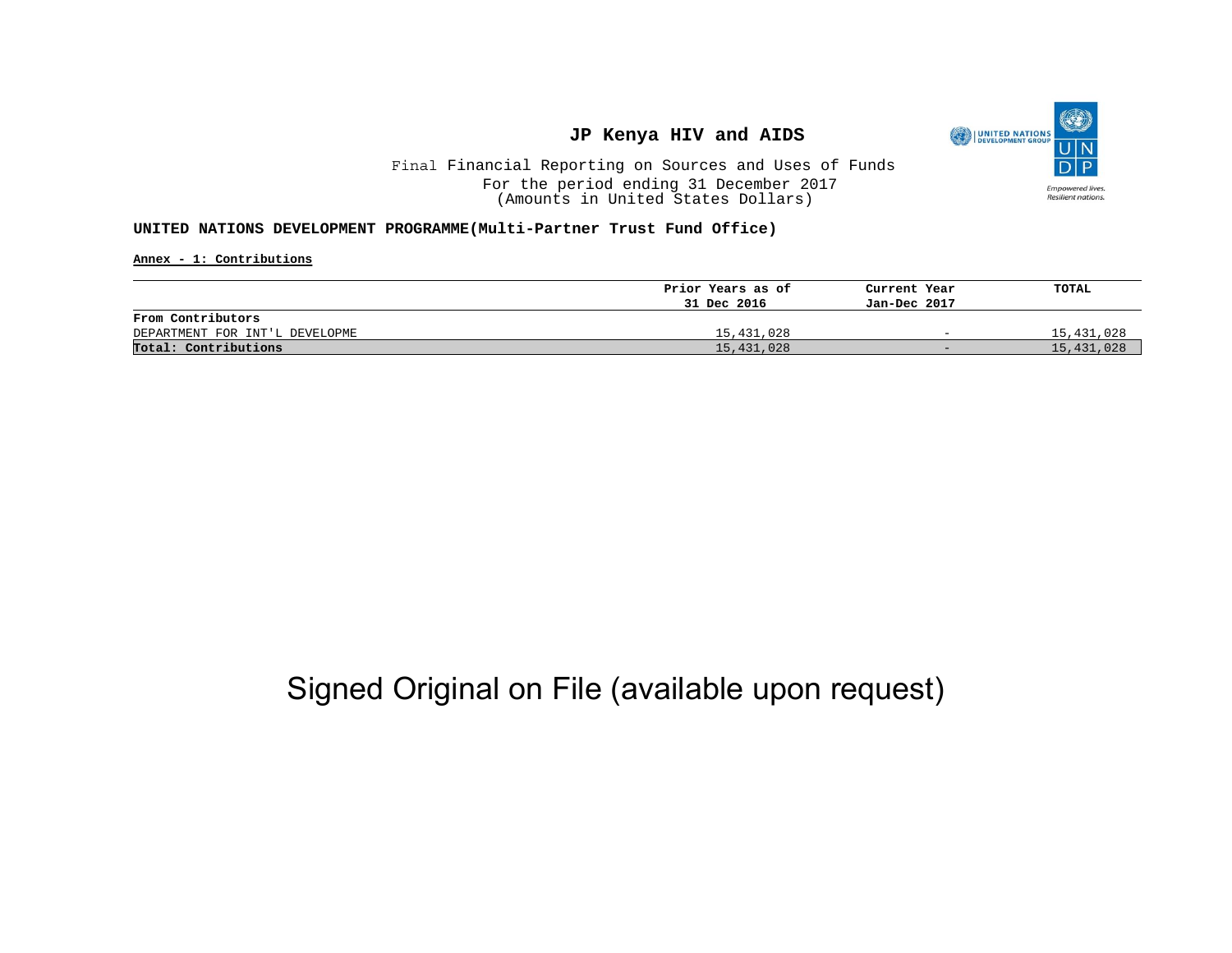

Final Financial Reporting on Sources and Uses of Funds

For the period ending 31 December 2017 (Amounts in United States Dollars)

#### **UNITED NATIONS DEVELOPMENT PROGRAMME(Multi-Partner Trust Fund Office)**

**Annex - 2: Transfers**

|                                | Prior Years as of | Current Year                 | TOTAL        |
|--------------------------------|-------------------|------------------------------|--------------|
|                                | 31 Dec 2016       | Jan-Dec 2017                 |              |
| To Participating Organizations |                   |                              |              |
| FAO                            | 890,000           | $\overline{\phantom{m}}$     | 890,000      |
| ILO                            | 285,000           | $\overline{\phantom{0}}$     | 285,000      |
| IOM                            | 530,200           | $\qquad \qquad -$            | 530,200      |
| UNAIDS                         | 4,696,020         | $\qquad \qquad -$            | 4,696,020    |
| <b>UNDP</b>                    | 702,200           | $\qquad \qquad -$            | 702,200      |
| UNESCO                         | 190,000           | $\overline{\phantom{0}}$     | 190,000      |
| UNFPA                          | 1,964,820         | $\qquad \qquad \blacksquare$ | 1,964,820    |
| UNHCR                          | 50,000            | $\overline{\phantom{0}}$     | 50,000       |
| UNICEF                         | 2,095,180         | $\qquad \qquad -$            | 2,095,180    |
| UNODC                          | 1,458,500         | $\qquad \qquad \blacksquare$ | 1,458,500    |
| <b>UNWOMEN</b>                 | 173,470           | $\qquad \qquad -$            | 173,470      |
| WFP                            | 541,800           | $\qquad \qquad -$            | 541,800      |
| WHO                            | 1,662,064         | $\qquad \qquad -$            | 1,662,064    |
| Total Transfers                | 15, 239, 254      | $\overline{\phantom{m}}$     | 15, 239, 254 |

## Signed Original on File (available upon request)